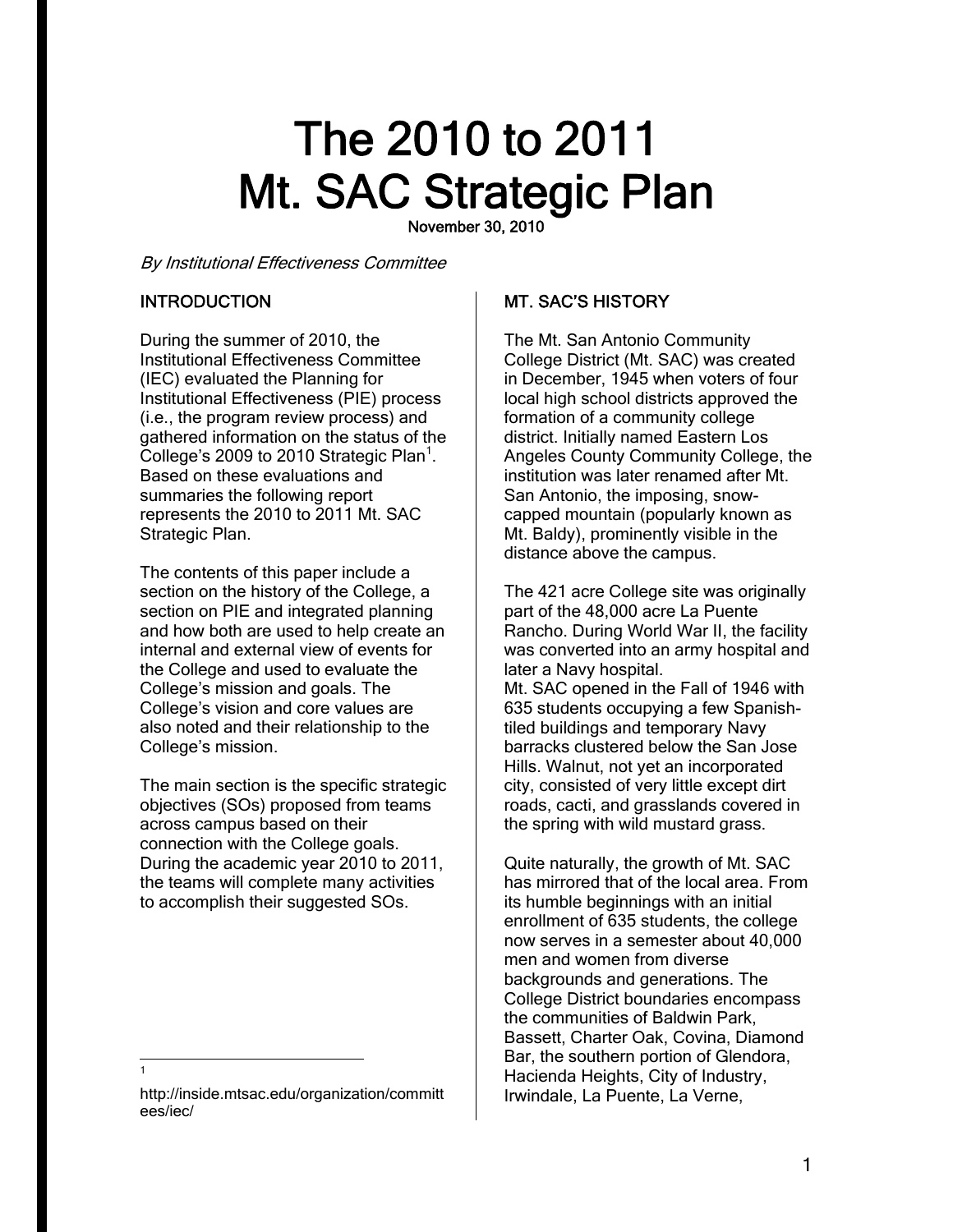Pomona, Rowland Heights, San Dimas, Valinda, Walnut, and West Covina.

Mt. SAC has emerged as a leader in education not only in the San Gabriel Valley, but in the state. It is the largest, single-campus community college district in California.

## PLANNING FOR INSTITUTIONAL EFFECTIVENESS (PIE) AND INTEGRATED PLANNING

PIE is the model used at Mt. SAC to capture and document the planning and program review done at the unit and team levels, and to relate this planning to current and future institutional goals and objectives. This process is conducted annually by each unit of the college, and all unit participation is documented in ePIE, the College's electronic program review system $2$ .

Evaluation of the PIE process is continuous. Each year, IEC requests and receives feedback via the manager and team summaries on process clarity, utility, ease of use, effectiveness of documents and training, etc. This feedback is included in adjustments for the following year's PIE process. The PIE process clearly exemplifies an evaluative, integrated planning effort (i.e., more than one stakeholder is required to participate in the plan in order to achieve the desired outcome similar to master plans such as the Educational Master Plan, Facilities Master Plan and the Technology Master Plan).

Integration of plans is important. There are many ways that unit planning and integrated planning is occurring across campus, including PIE, student learning outcomes, basic skills, VTEA, administrative systems planning, Banner, reviewing new processes, class schedules and enrollment, hiring, etc. Because it is vital that each team not work in a vacuum, it is important that the teams continue to integrate their planning and plans and provide documentation or evidence of their work. Unit level planning is the first step of the ladder.

PIE and integrated planning are used to help create an internal and external view of events for the College and used to evaluate the College's mission. Based on the unit and college-level plans, data are used to identify and act upon issues and make decisions as needed. The data can be found throughout the PIE document such as in the internal and external conditions, College generated data reports, from other data sources (e.g., licensing examination results) and within the evaluation section based on the research, evaluation and assessment work done by the unit. The information collected through these multiple means provide information to drive the decision-making process. Each unit decides how their plan for that year maybe re-worked to account for these conditions and data points and work with their teams to improve their services.

 $\frac{1}{2}$ 

http://www.mtsac.edu/administration/researc h/pdf/newsletters/2009- 04 planning for excellence.pdf

http://www.mtsac.edu/administration/researc h/pdf/newsletters/2009- 06 planning for excellence.pdf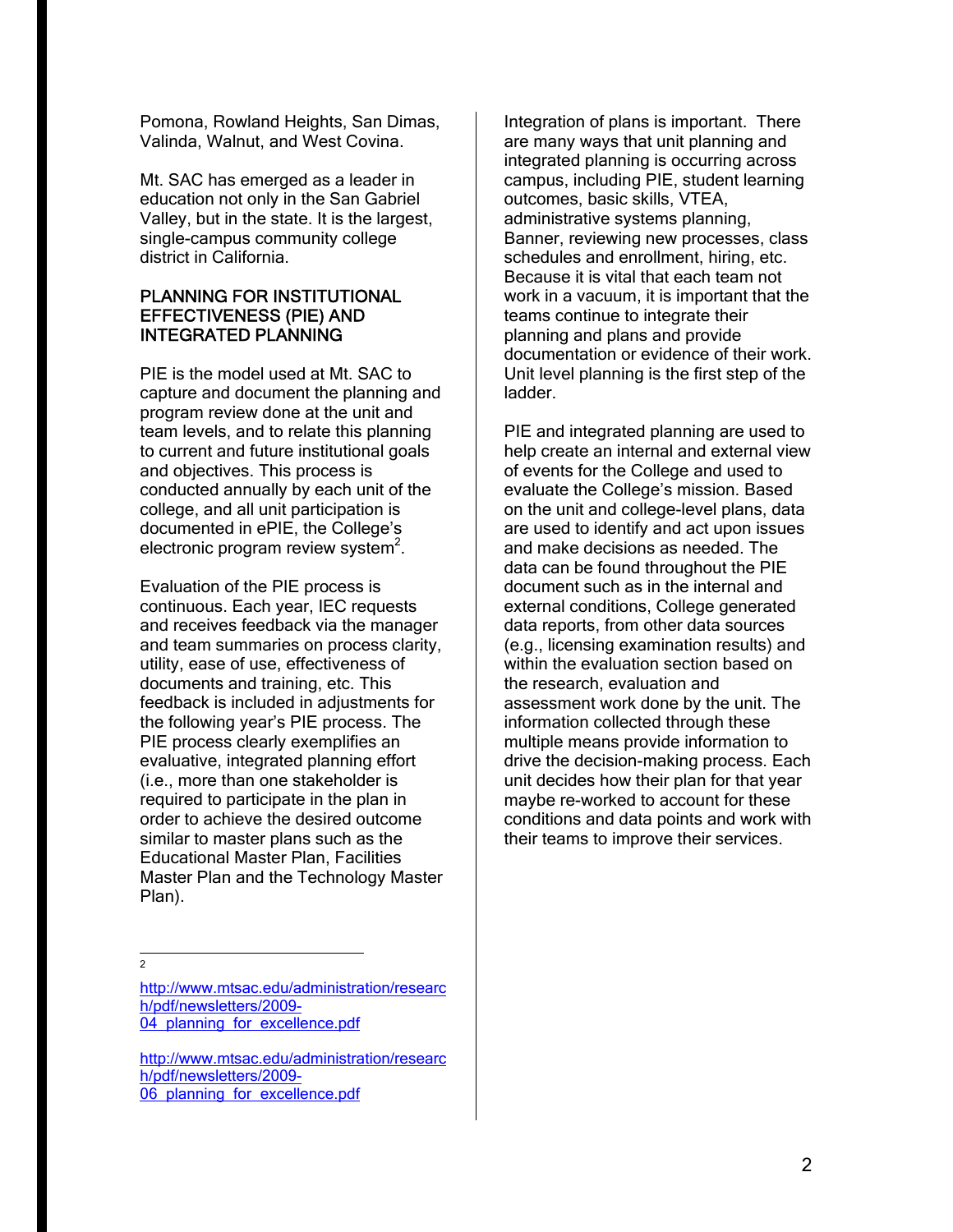# COLLEGE MISSION, VISION AND CORE VALUES

Mt. SAC is committed to integrity and a process for providing high quality education congruent with the College's mission, created based on the student and community need that is "to welcome all students and to support them in achieving their personal, educational, and career goals in an environment of academic excellence." It is through this mission statement that all work is derived. The College's vision statement and core values are derived from the mission statement and also guide the College's work.

## Vision Statement:

- Mt. SAC strives to be regarded as one of the premier community colleges in the nation. We will be viewed as a leader in community college teaching, programs, and services.
- As a premier community college, we will provide access to quality, focusing on student success within a climate of integrity and respect. We will earn this reputation by consistently exceeding the expectations of our students, our staff, and our community.

## Core Values

- Integrity We treat each other honestly, ethically, and responsibly in an atmosphere of trust.
- Diversity We respect and welcome all differences, and we foster equal participation throughout the campus community.
- Community Building We work in responsible partnerships through open communication, caring, and a cooperative spirit.
- Student Focus We address the needs of students and the community in our planning and actions.
- Life-Long Learning We promote the continuing pursuit of high educational goals through equal access to excellence in both teaching and support services.
- Positive Spirit We work harmoniously, show compassion, and take pride in our work.

The Flowcharts of College Planning are located in Appendix A. The charts provide a perspective of ongoing planning activities and resource allocation processes.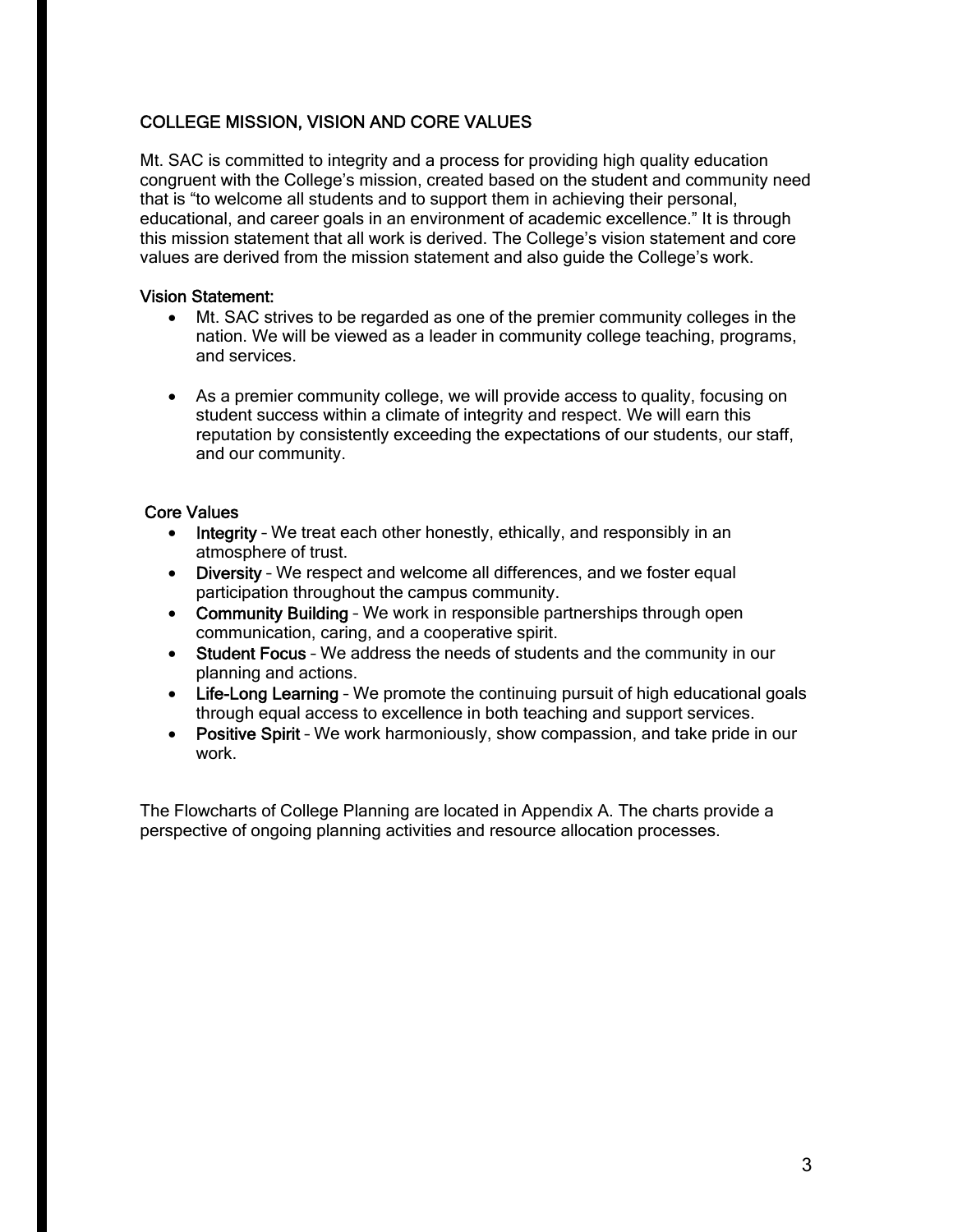# STRATEGIC OBJECTIVES

This main section represents the specific strategic objectives (SOs) proposed from teams across campus based on their connection with the College goals. All SOs are connected to and support the College's goals which in turn are connected to and support the College's mission statement. Most of these SOs are carried over from the previous year's SOs per the recommendations of each team. A few SOs are new based on the creation of new goals and the need to have a well-rounded perspective of measurable SOs. As the SOs were solicited from Teams across campus, these efforts represent a bottom-up approach to collaborative, integrated planning endeavors. During the 2010 to 2011 fiscal year, the teams will complete many activities to accomplish their suggested SOs.

College Goal 1: The College will secure funding that supports exemplary programs and services.

## **Strategic Objectives:**

Secure Foundation funding of \$1.8 Million in fiscal year 2010-2011 for scholarships, campus educational projects and capital campaign. (Mt. SAC Foundation)

Maintain an average funding success rate of no less than 80%, defined as number of grants funded divided by number of proposals submitted. (Grants Office)

College Goal 2**:** The College will prepare students for success through the development of exemplary programs and services.

### **Strategic Objectives:**

By 2015, the College will improve the average student success rate for distance learning courses by 2% over the 2008 baseline. (Instruction)

65% of students enrolled in the 2010 Summer Bridge Program will complete six or more units in spring of 2011. (Student Services)

College Goal 3**:** The College will improve career/vocational training opportunities to help students maintain professional currency and achieve individual goals.

### **Strategic Objectives:**

For 2010-11, the following College programs will achieve a pass rate of 90% or higher for its graduates on the national licensing and certification: Psych Tech, Emergency Medical, and Aircraft Maintenance. Respiratory Therapy, Nursing and Histotechnology). (Instruction)

During the 2010-11 academic year, the College will determine the number of programs with vocational TOP codes meeting a two-year review cycle, develop a plan to ensure all programs with vocational TOP codes are on a two-year review cycle, and based on the plan, phase in a two-year review process for all vocational TOP codes during the 2010-11 review cycle. (Instruction)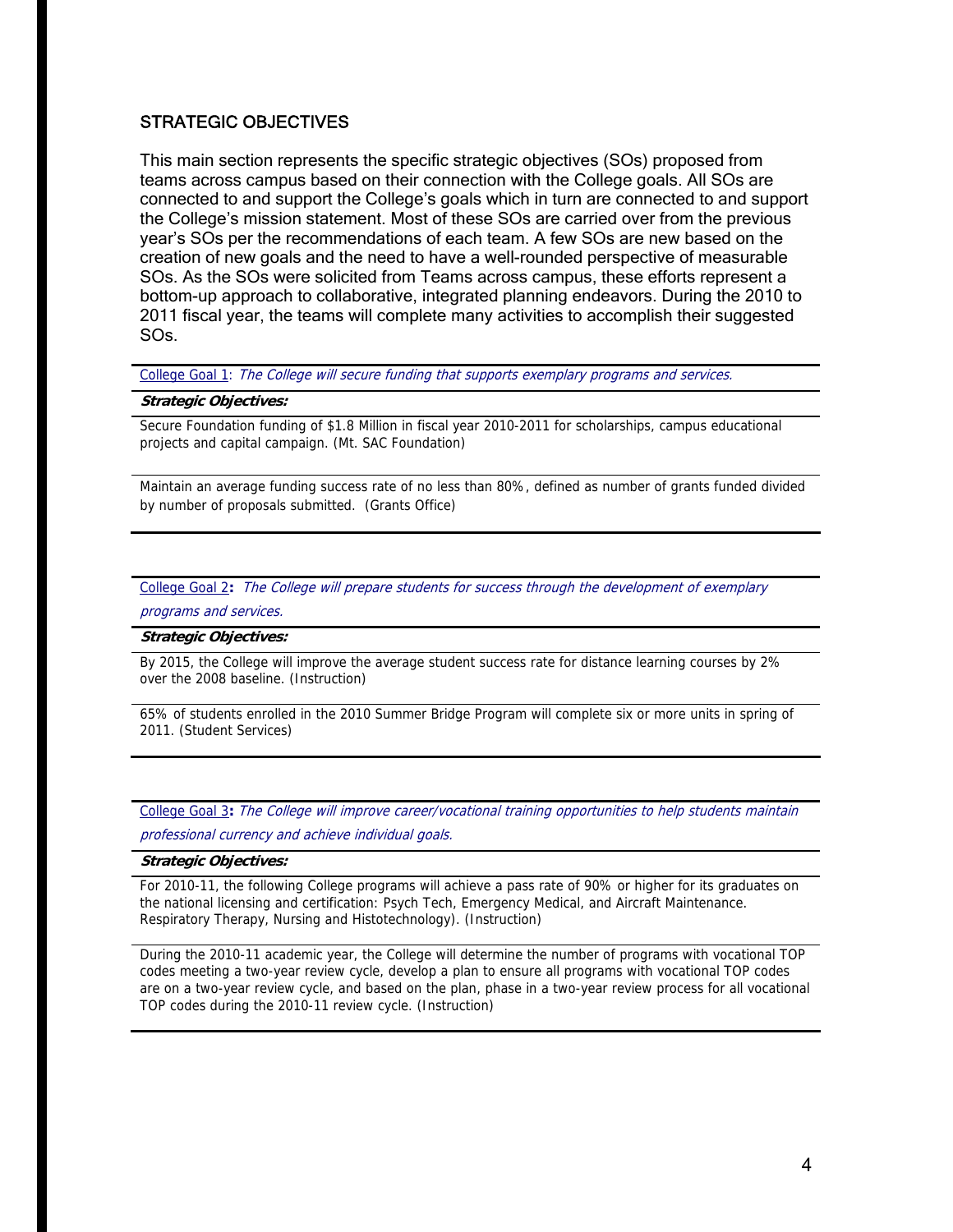College Goal 4**:** The College will improve the quality of its partnerships with business and industry, the community, and other educational institutions.

#### **Strategic Objectives:**

The President will meet with all local school superintendents at least once during 2010-2011. (President's Office)

Increase by 25% the number of business and industry supporters and partnerships with the Mt. SAC Foundation in fiscal year 2010-11 (Mt. SAC Foundation)

For 2008-10, the College will increase the number of secondary students requesting units via the Tech Prep Articulation Program for Secondary Schools by 10%. (Instruction) (note: year still valid as 09/10 data comes in late)

High School Outreach will increase the student participation rate in the Connect Four program by 5% (over last year). (Student Services)

High School Outreach will increase by 5% (over last year) the number of Connect Four students who enroll full-time in credit classes in fall. (Student Services)

College Goal 5**:** The College will utilize and support appropriate technology to enhance educational programs and services.

#### **Strategic Objectives:**

During 2010 to 2011, IT will expand Banner functionality by working with campus constituents to implement new features like registration waitlist, drop for non-payment, and additional data reports. IT will offer at least 10 training sessions focusing on accessing data and reports via the portal and Argos. (Information Technology)

In conjunction with the Technical Services and Information Technology units, implement standardized Audio Visual systems in all permanent classrooms and laboratories by June 2011. (Facilities)

During 2010 to 2011, IT will improve customer service by implementing Help Desk software that has an easy to fill out web-based ticket system. (Information Technology)

The College will implement a five year plan to attain the goal of equal access to audiovisual media shown on campus for all individuals beginning Academic Year 2009-2010. This includes access for students, faculty, staff and visitors. All audiovisual media purchased, developed, and/or shown on campus will be captioned by the end of Academic Year 2014-15. The responsibility to meet this college-wide objective lies with all teams. (Captioning Task Force) (note – beginning year of 09/10 is fine because start of 5-year plan)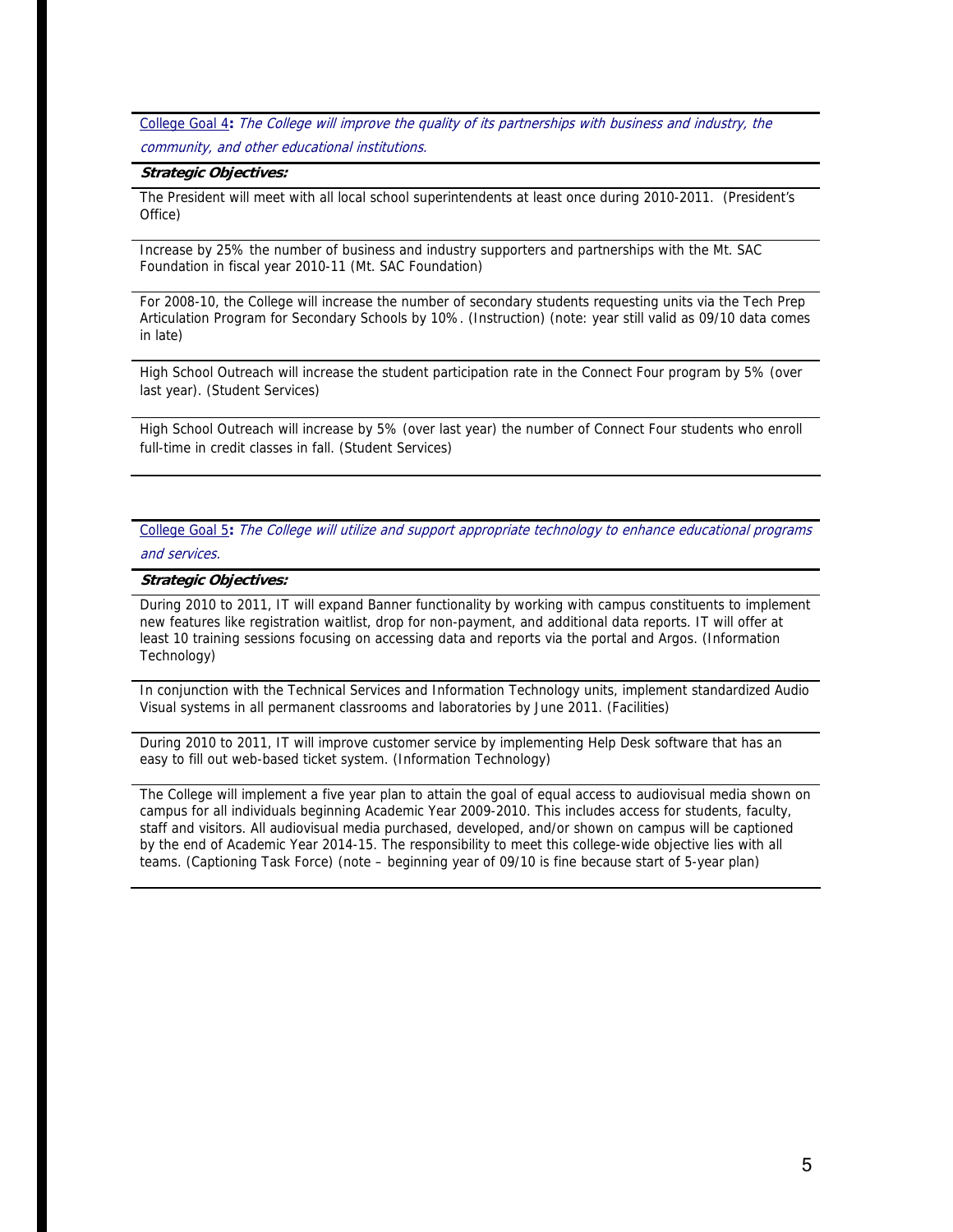College Goal 6**:** The College will provide opportunities for increased diversity and equity for all across campus.

#### **Strategic Objectives:**

In 2010 to 2011, HR will increase opportunities for diversity in employment by identifying at least five (5) new recruitment sources targeting underrepresented applicant groups. (Human Resources)

The ASPIRE (African American Student Success Program Inspiring Responsibility for Education) program, designed to enhance the success rates of African American students, will increase the student participation rate by 50% (over last year) by June of 2011. (Student Services)

At least 50% of Aspire program participants will have an achievable educational plan in the MAP system by June 2011. (Student Services)

By June 2011, the Student Equity Committee will provide an informational presentation to increase campus awareness about the barriers and effective strategies to assist AB 540 students in completing their educational goals. (Student Equity Committee)

By June 2011, the Student Equity Committee will present the Equity for all Report to the English and Math Departments to discuss the findings and implications on student success. (Student Equity Committee)

By June 2012, the Campus Equity and Diversity Committee will conduct at least one presentation to increase employee awareness of equity and/or diversity issues. (Campus Equity and Diversity Committee)

College Goal 7**:** The College will increase access for students by strengthening recruitment and opportunities for full participation in College programs and services**.** 

**Strategic Objective:** 

The number of outreach efforts related to financial aid will increase by 5% in 2010 to 2011 from the previous year. (Student Services)

College Goal 8**:** The College will encourage and support participation in professional development to strengthen programs and services.

**Strategic Objective:** 

In 2010 to 2011, the College will create jointly with CSEA and implement 3 professional development opportunities to support more effective and valued participation on committees for classified. (Professional and Organizational Development)

Increase the number of general classified workshops offered by POD by 5% in comparison to the previous fiscal year offerings. (Professional and Organizational Development)

College Goal 9**:** The College will provide facilities and infrastructure that support exemplary programs and consider the health and safety of the campus community.

**Strategic Objectives:**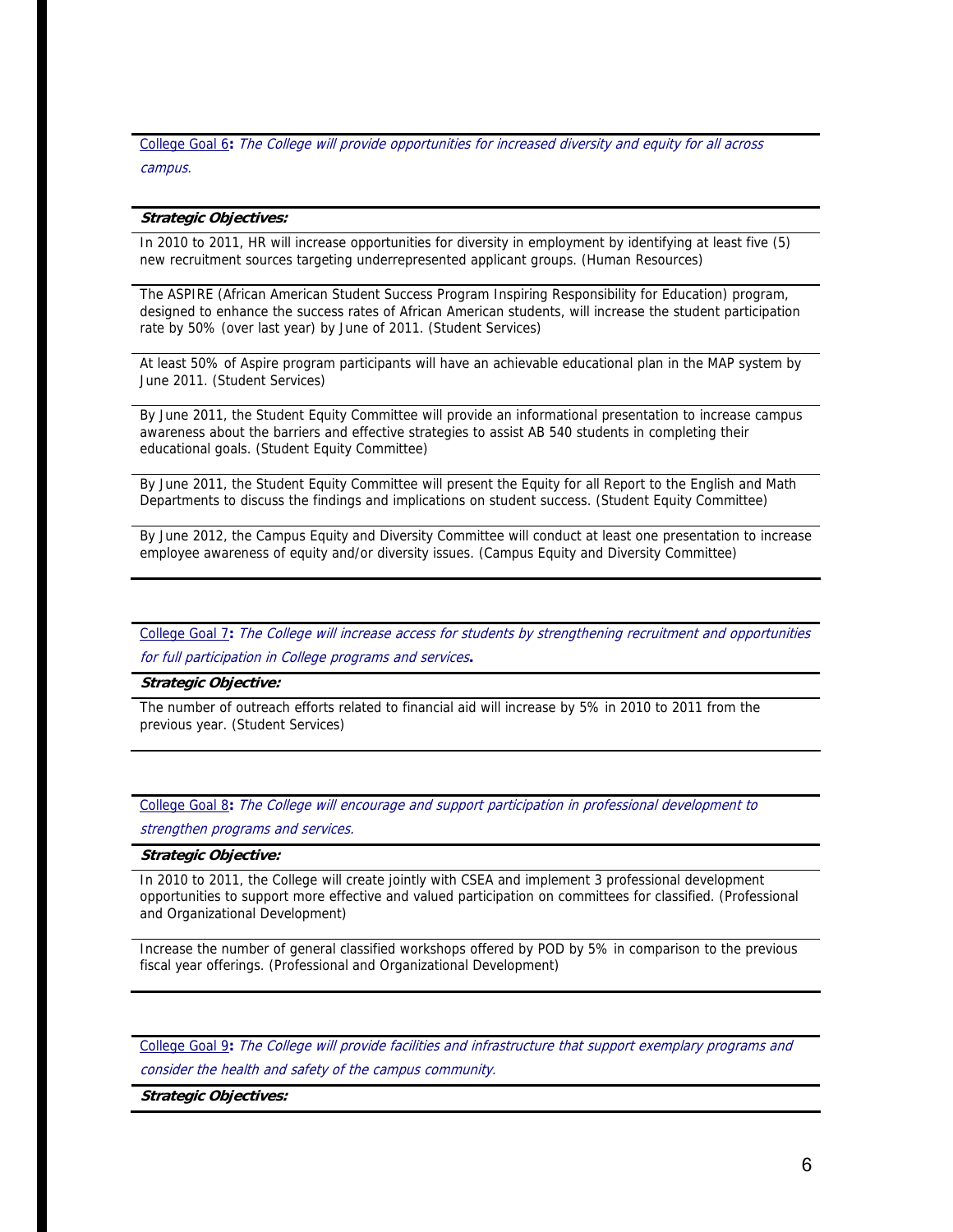College Goal 9**:** The College will provide facilities and infrastructure that support exemplary programs and consider the health and safety of the campus community.

Remove 25% of physical barriers to accessibility on campus currently identified by the 2008 transition plan by June 2011, with focus on restroom accessibility in permanent buildings. (Facilities)

In 2010 to 2011, the College in collaboration with CSEA will develop and conduct at least one new classified employee orientation session. (Professional and Organizational Development)

their employment and classification. (Risk Management and Human Resources) In 2011 to 2012, the College will provide all new employees with the compliance programs mandatory for

By June 2012, the College will develop systematic processes for regularly updating college emergency plans (e.g., building evacuation plans) and for conducting regular emergency procedures discussions with employees. (Risk Management)

College Goal 10**:** The College will ensure that basic skills development is a major focus in its planning efforts.

## **Strategic Objectives:**

By June 2011, the College will fund, as money is available, activities identified in the Basic Skills Action Plan using the available BSI funding. (Basic Skills Committee)

In 2010 to 2011, the Board of Trustees will continue their cohort discussions of the CLASS project and its reports and its implications to the College (PAC)

By 2013, all department chairs and IEC will be able to demonstrate competency in the use of the CLASS project SMART tool. (PAC)

In 2010 to 2011, the Board of Trustees will start discussion on a new cohort tracking project from the Learning Communities program. (PAC)

College Goal 11**:** The College will improve effectiveness and consistency of dialogue between and among departments, committees, teams and employee groups across the campus.

#### **Strategic Objective:**

The next administration of the OSS Employee Survey will allow the College to measure an increase in employee satisfaction with communications by 5% (baseline year of fall 2007=46%, fall 2009=47%). (President's Advisory Council)

The next administration of the OSS Employee Survey will allow the College to measure an increase of 5% in participatory governance communications (average of 42.7% fall 2009 questions 108-109). (President's Advisory Council)

In 2010 to 2011, the College, in collaboration with CSEA, will employ focus groups to solicit feedback via classified employees to identify the most effective strategies for communication. (Research and Institutional Effectiveness)

During the next evaluation of the PIE process, there will be a 10% point increase in classified employees who indicate that they were invited (i.e., asked) to be part of the PIE process (baseline year 2009 to 2010 of 44.1%)

In 2010 to 2011, there will be a 10% point increase in classified employees who indicate receiving a copy of the PIE report (baseline year 2009 to 2010 of 36.9%).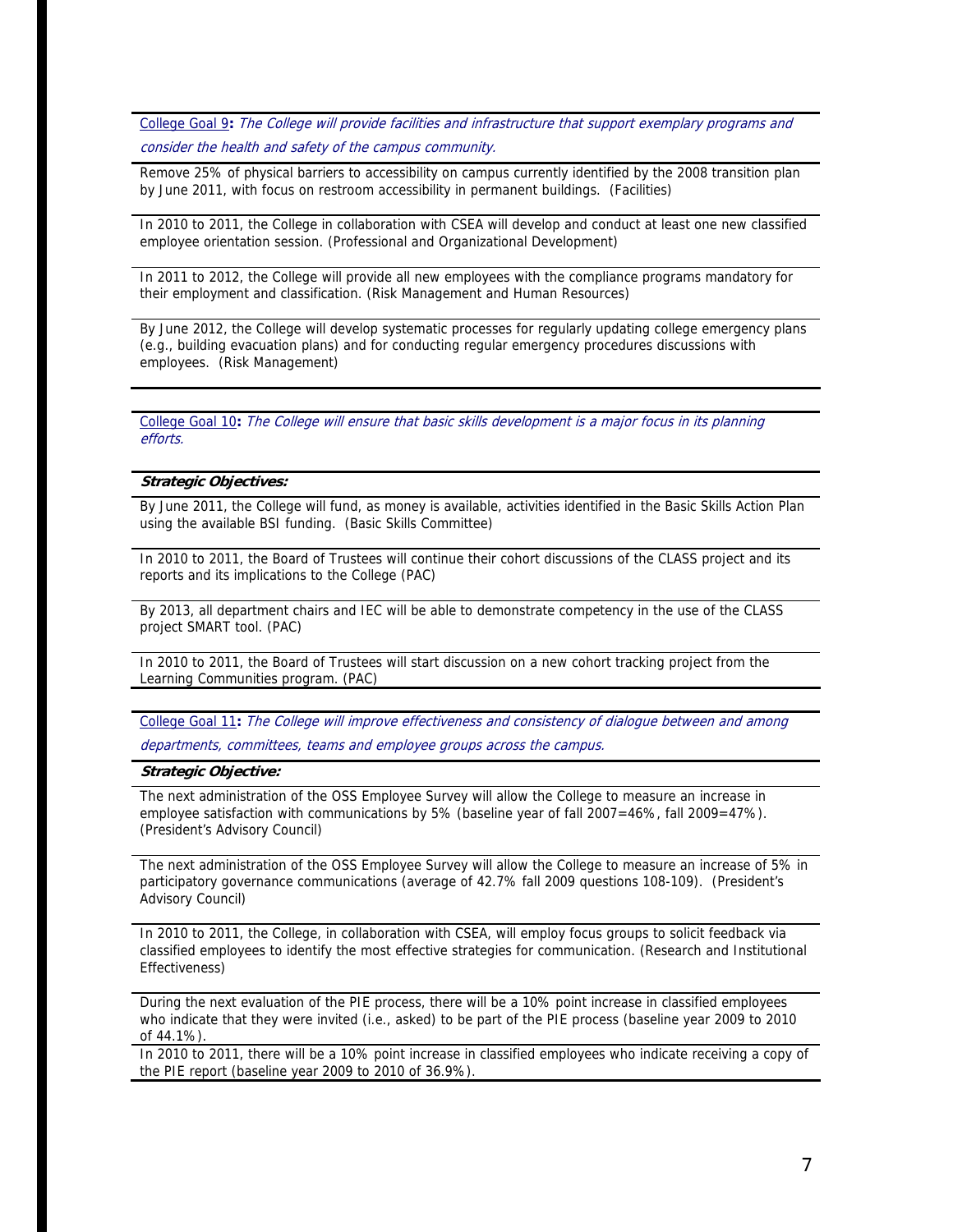College Goal 12**:** The College will engage students in activities and programs designed to increase their term-to-term enrollment (i.e. persistence).

#### **Strategic Objectives:**

Student Preparation and Success Council will research and evaluate current campus efforts to address persistence. (Student Preparation and Success Council)

Student Preparation and Success Council will develop a strategic plan to connect students with campus resources and support services. (Student Preparation and Success Council)

College Goal 13**:** The College will improve integration of campus-wide planning activities.

## **Strategic Objectives:**

During 2010 to 2011, the College will evaluate the effectiveness of the major planning processes on campus including how managers' support classified employees being included in planning efforts. (PAC)

## **CONCLUSION**

 continue. The Research and Institutional Effectiveness department will monitor the Strategic Plan accomplishments and ask IEC to contribute toward the review and evaluation of the results and planning processes. By August 30, 2011 a summary of the status of the SOs will be compiled and presented to IEC for final consideration and then to PAC for review. Based on this evaluation and review process, the next Strategic Plan will be proposed shortly thereafter to both IEC and PAC and the monitoring and evaluation cycle will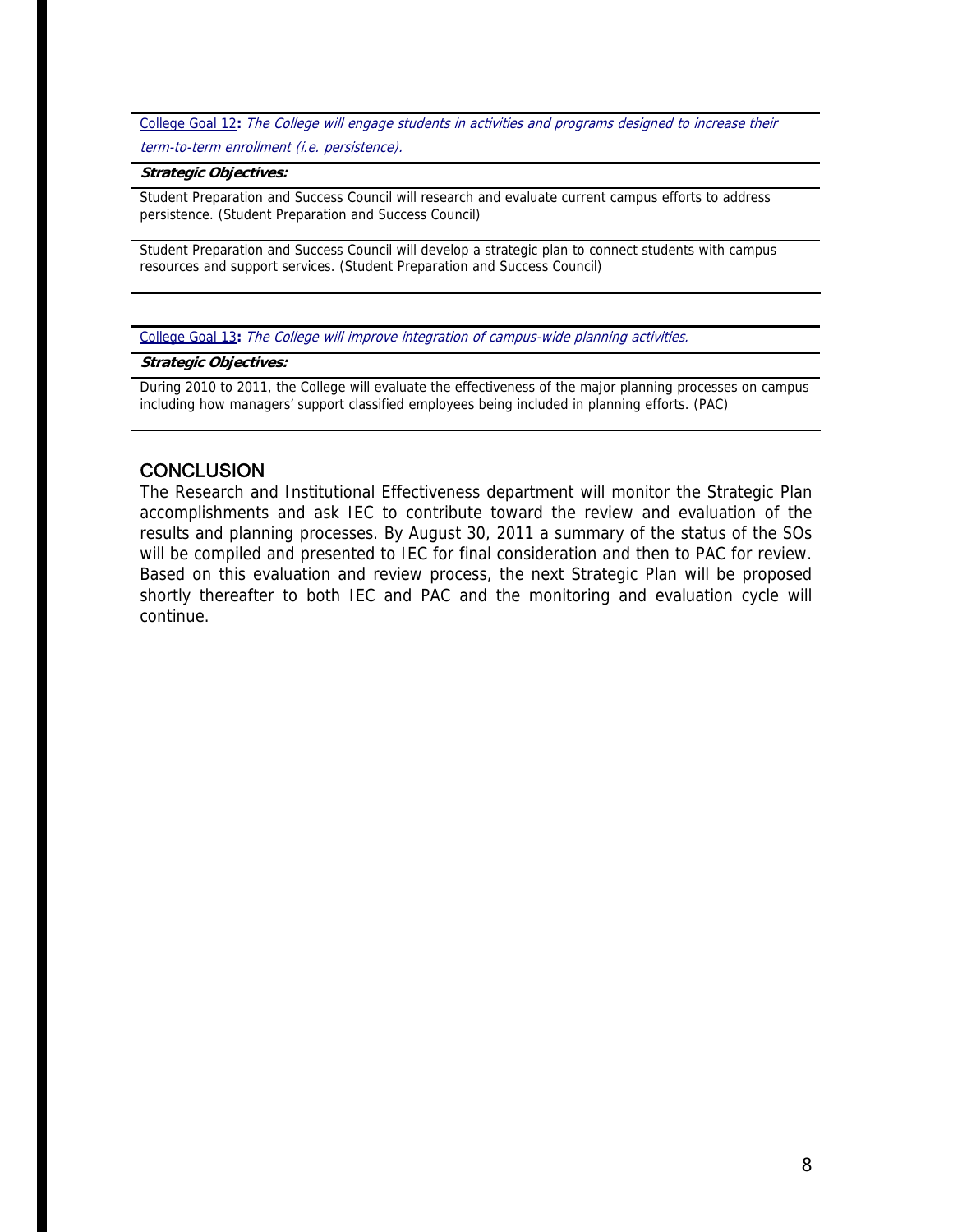

**Mission** ● **Master & Supporting Plans** ● **College Goals & Strategic Objectives** ● **PIE Summaries**